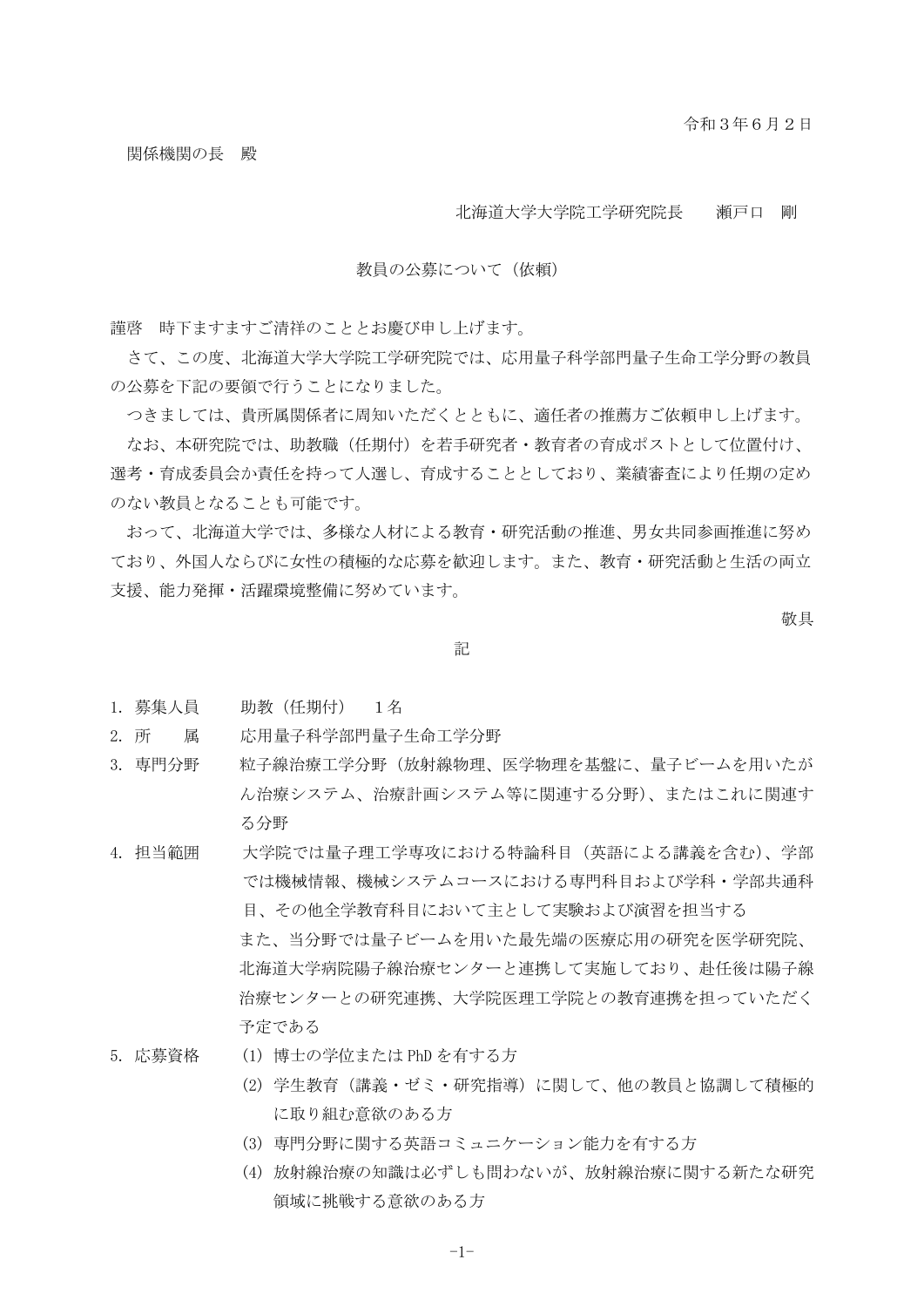- (5) 医学物理士の資格を有しているか、あるいは、取得に向けて専門知識を身 につける意欲のある方
- 6. 採用予定 令和3年12月1日以降のできるだけ早い時期
- 7. 任 期 5年(ただし、業績審査により任期の定めのない教員となることがある)
- 8. 試用期間 3ヶ月
- 9. 勤務時間等 月~金曜日・裁量労働制(8:30~17:00 を基本)・休憩時間 45 分
- 10. 給 与 国立大学法人北海道大学職員給与規程又は国立大学法人北海道大学年俸制教員 給与規程による
- 11. 健康保険等 厚生年金・文部科学省共済組合・雇用保険・労災保険
- 12. 受動喫煙防止措置の状況 特定屋外喫煙場所を除き、敷地内禁煙
- 13. 募集者の名称 国立大学法人北海道大学
- 14. 提出書類 ((1)~(3)については所定の書式を使用。下記 URL からダウンロードできます) ※JREC-IN Portal の WEB 応募にて提出する場合は、下記書類を全て PDF にして 提出してください。
	- (1) 履歴書(写真貼付、生年月日、国籍(日本の場合、記入不要)、現住所、連絡先と電話番 号、電子メールアドレス、学歴(大学卒業以降)、学位、資格、職歴を記入)
	- (2) 研究業績目録:
		- A 論文等に係る業績:学術誌に発表した査読付論文、著書、国際会議プロシーディングス、 解説・総説、作品、招待講演、その他(特許・発明・考案等)に分類し、全著者名を掲 載順に記載(各論文のインパクトファクター及び応募時点での引用数を記入してくださ い)
		- B 競争的外部資金獲得の実績:科学研究費補助金(代表と分担に分ける)、共同研究・受託 研究(代表のみ)、公募研究資金(代表のみ)に分類して記載
		- C 所属学協会およびその活動、社会貢献実績(産学連携を含む)、受賞等
	- (3) 教育実績(該当する項目について記載して下さい):

教育指導に係る実績、教育改善に係る実績、そのほかの教育実績

- (4) 主要論文3編の写し各1部
- (5) 採用された場合の研究計画(2000 字程度)
- (6) 採用された場合の教育に対する抱負(1000 字程度)
- (7) 本人について参考意見を伺える方2名の氏名・所属・連絡先(電話、E-mail を含む)
- 15. 提出期限 令和3年8月13日(金)必着
- 16. 提出方法 以下の2つの方法のうちいずれかで提出してください。
	- (1) 封筒表面に「応用量子科学部門教員公募 2021-5」と朱記し、書留で郵送 してください。
	- (2) JREC-IN Portal (https://jrecin.jst.go.jp/seek/SeekTop) の WEB 応募 にて送信してください。
	- ※応募書類は原則として返却いたしません。なお、応募書類は教員選考の目的 以外には使用いたしません。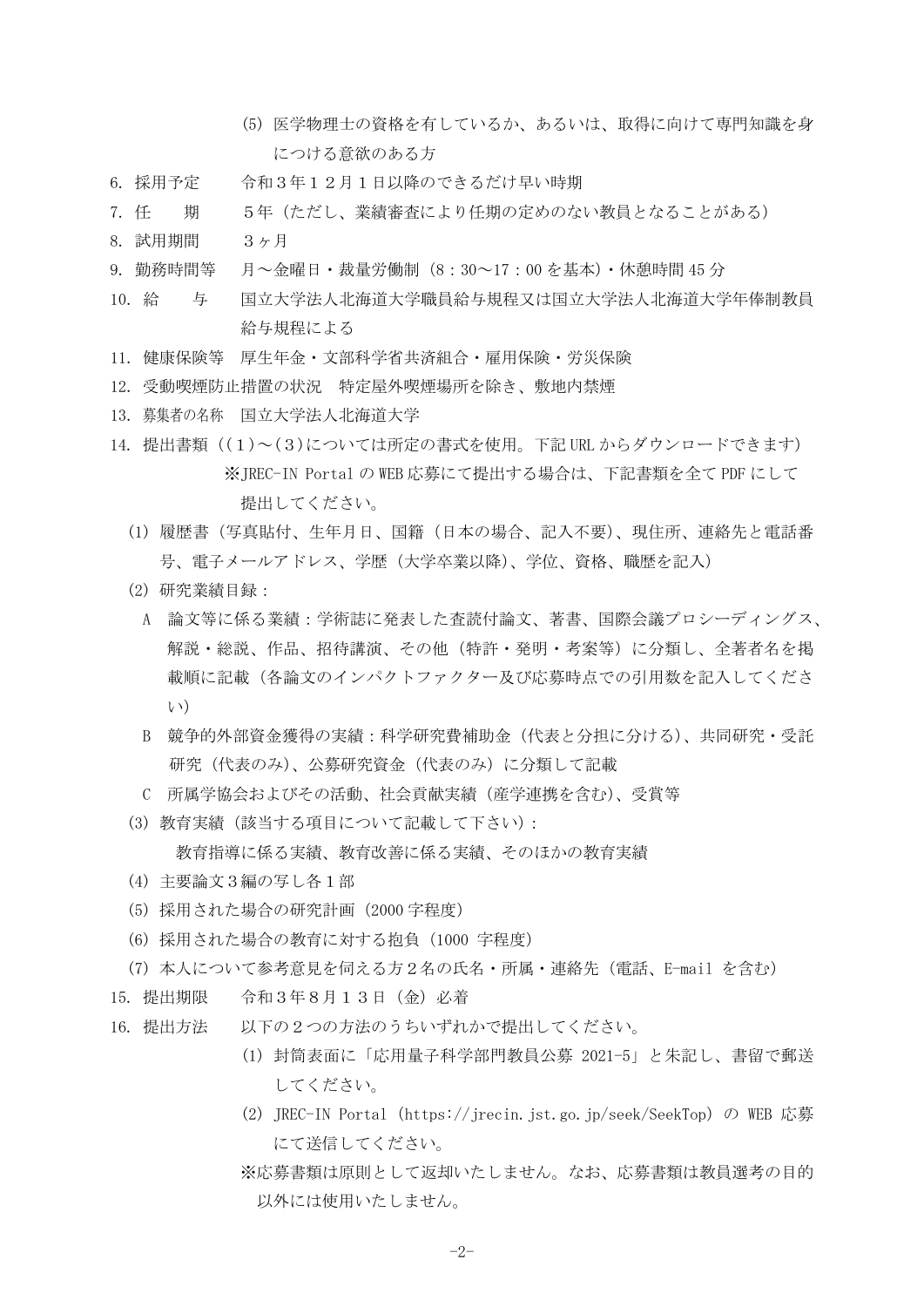- 17. その他 選考に際して面接を実施する場合があります。その際、交通費等は支給できま せんので、ご了承下さい。
- 18. 応募書類の送付先および問合せ先

送付先: 〒060-8628 札幌市北区北13条西8丁目 北海道大学工学系事務部 総務課(人事担当) TEL: 011-706-6156, 6117, 6118 問合せ先: 〒060-8628 札幌市北区北 13 条西 8 丁目

北海道大学大学院工学研究院応用量子科学部門

部門長 大沼 正人 TEL: 011-706-6650

Email: ohnuma.masato@eng.hokudai.ac.jp

19. 北海道大学大学院工学研究院ホームページ https://www.eng.hokudai.ac.jp/graduate/ 提出書類のダウンロード https://www.eng.hokudai.ac.jp/graduate/research/recruit/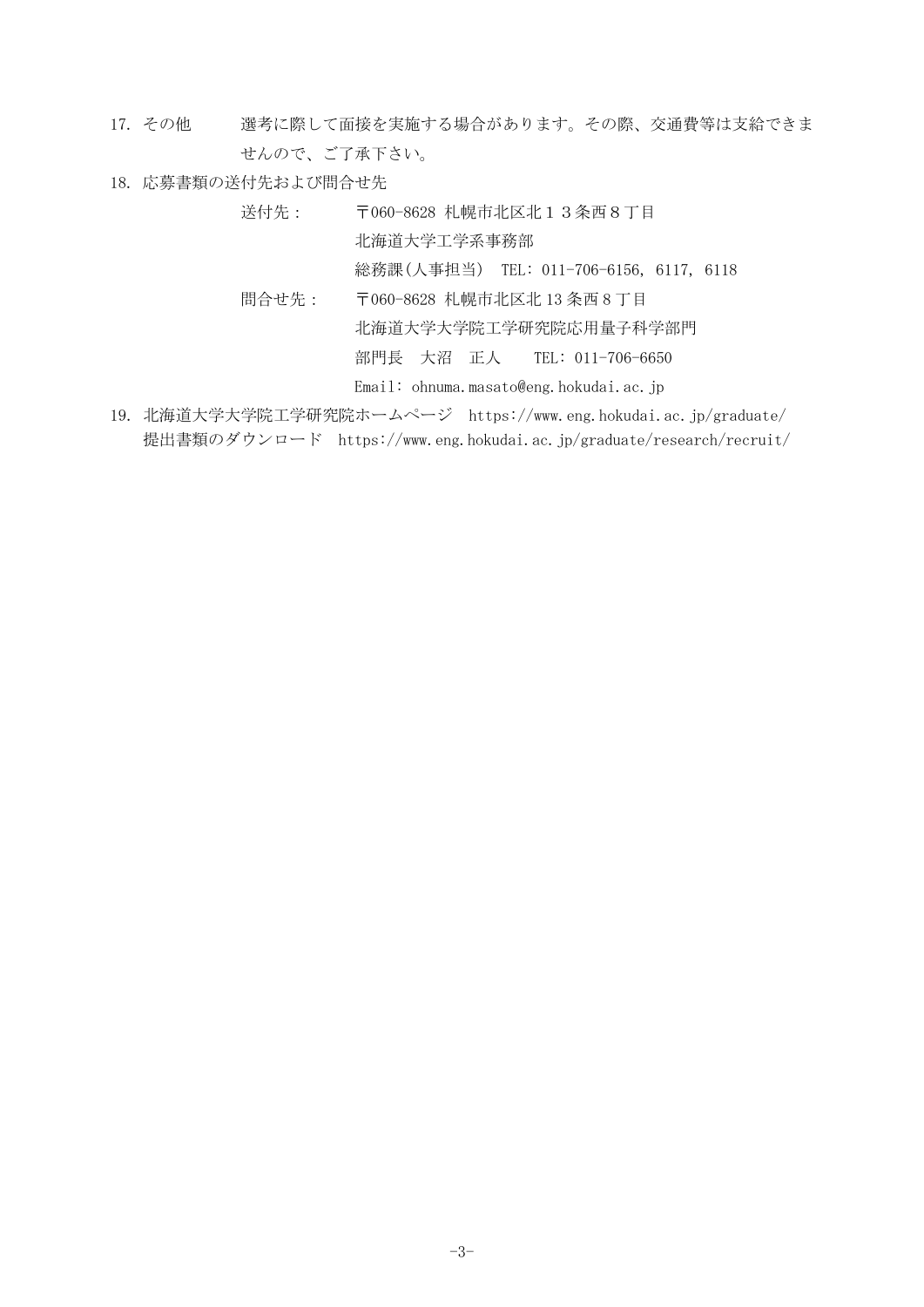# Job Opening - Assistant Professor in Division of Applied Quantum Science and Engineering

The faculty of Engineering, Hokkaido University invites applications for the academic position of assistant professor according to the following description:

1. Position Title

Assistant Professor

2. Division

Division of Quantum Science and Engineering

3. Research Area

Particle therapy system engineering, the field that is associated with the cancer treatment system using the quantum beam, the treatment planning system based on radiation physics and medical physics

- 4. Scope of Work
	- 4.1 Teaching

Graduate courses in on Division of Quantum Science and Engineering in Japanese/ English

Undergraduate courses in Department of Mechanical and Intelligent System

Engineering in Japanese/English

4.2 Supervising Duties

Thesis supervision for undergraduate and graduate students

4.3 Other Duties

Additional assignment to be a member of medical physics department, Hokkaido University Hospital Proton Therapy Center

Duties (in Japanese) as Faculty/Course committee member, etc.

## 5. Minimum Qualifications

(1) Ph.D.

(2) Ability to supervise the courses outlined above under teaching duties and enthusiasm toward teaching

6. Date of Appointment

December 1st, 2021 or as near this date as possible

7. Duration

Until November 30, 2026 (Tenure track position may be appointed after an evaluation before this five-year term ends)

8. Probation Period

3 months

9. Working hours, etc.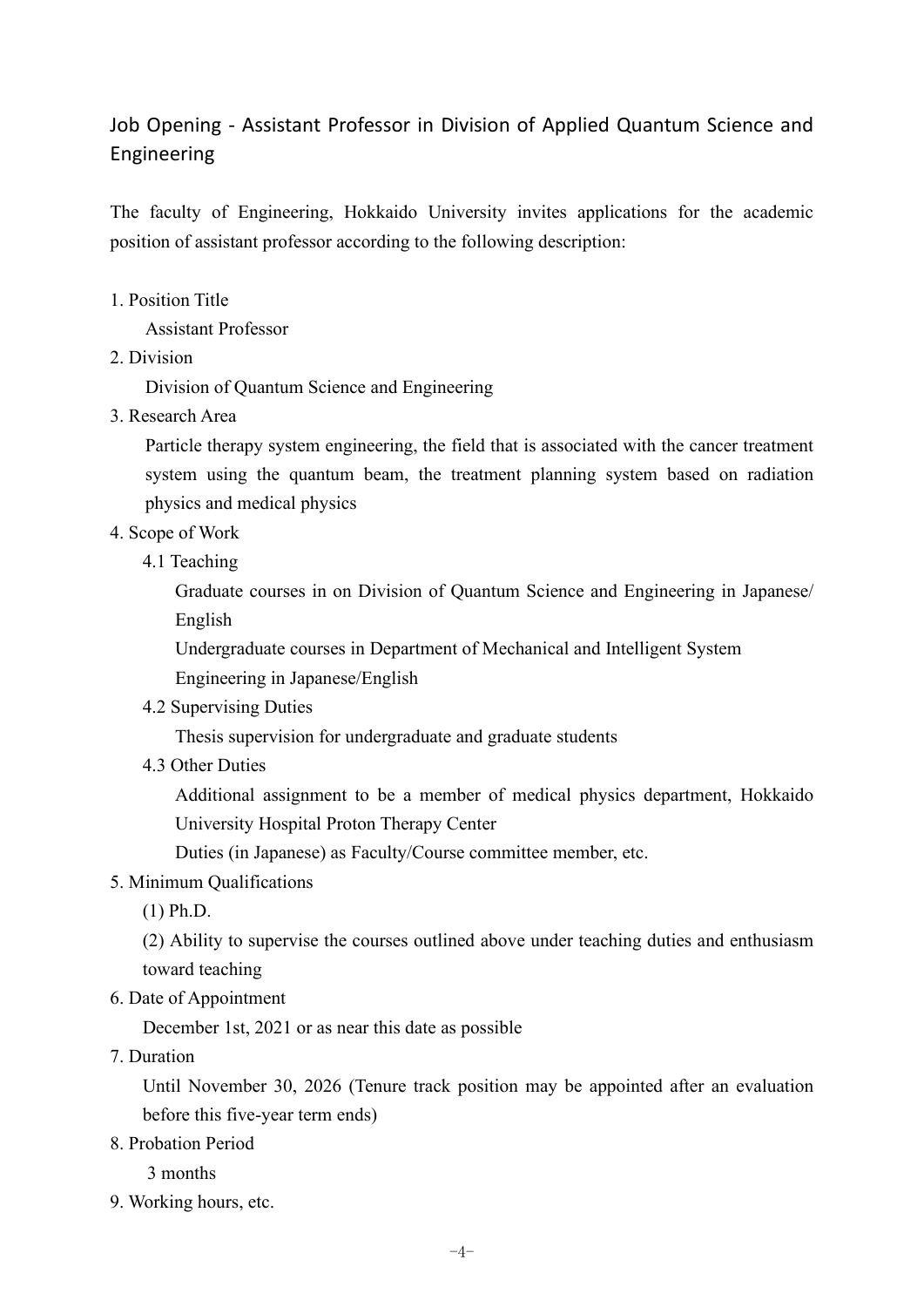Monday to Friday • Discretionary work routine(standard  $8:30-17:00$ ) • Break time 45 minutes

10. Salary

- ・National University Corporation Hokkaido University Employee Salary Regulations
- ・National University Corporation Hokkaido University Salary Regulations for Faculty Subject To Annual Salary System
- 11. Health insurance, etc.
	- ・Employee pension insurance
	- ・ Mutual Association of the Ministry of Education, Culture, Sports, Science and Technology
	- ・Employment Insurance
	- ・Workers' accident compensation insurance
- 12. Measures to Prevent Second-hand Smoke

Smoking in designated areas only

- 13. Name of recruiting Institution Hokkaido University
- 14. Documents to Submit

Submit the following documents using A4 papers via postal mail or pdf files via JREC-IN Portal web. Please download designated format for (1), (2) and (3) from the following site:

https://www.eng.hokudai.ac.jp/graduate/research/recruit/

- (1) Curriculum vitae (including picture, date of birth, nationality if other than Japanese, current address, contact information, educational history after university, degrees acquired, qualifications, employment history)
- (2) A) Research achievements (listed in chronological order) as demonstrated by publication in research journals (showing impact factor and times cited if any), other publications such as commentaries, reviews, invited lectures, proceedings from international symposiums, or works produced, patents, etc.

B) History of grants awarded (noting main author, task performed, and separated into the following categories): scientific research grants, collaborative research/funded research (main author only), public research grants (main author only)

C) Membership and involvement in professional organizations, societal contributions (including collaborations with industry), and honors awarded

(3) Educational Accomplishments

A) Supervision (noting courses supervised and separated into the following categories: undergraduate and graduate levels, adjunct positions, and positions outside the university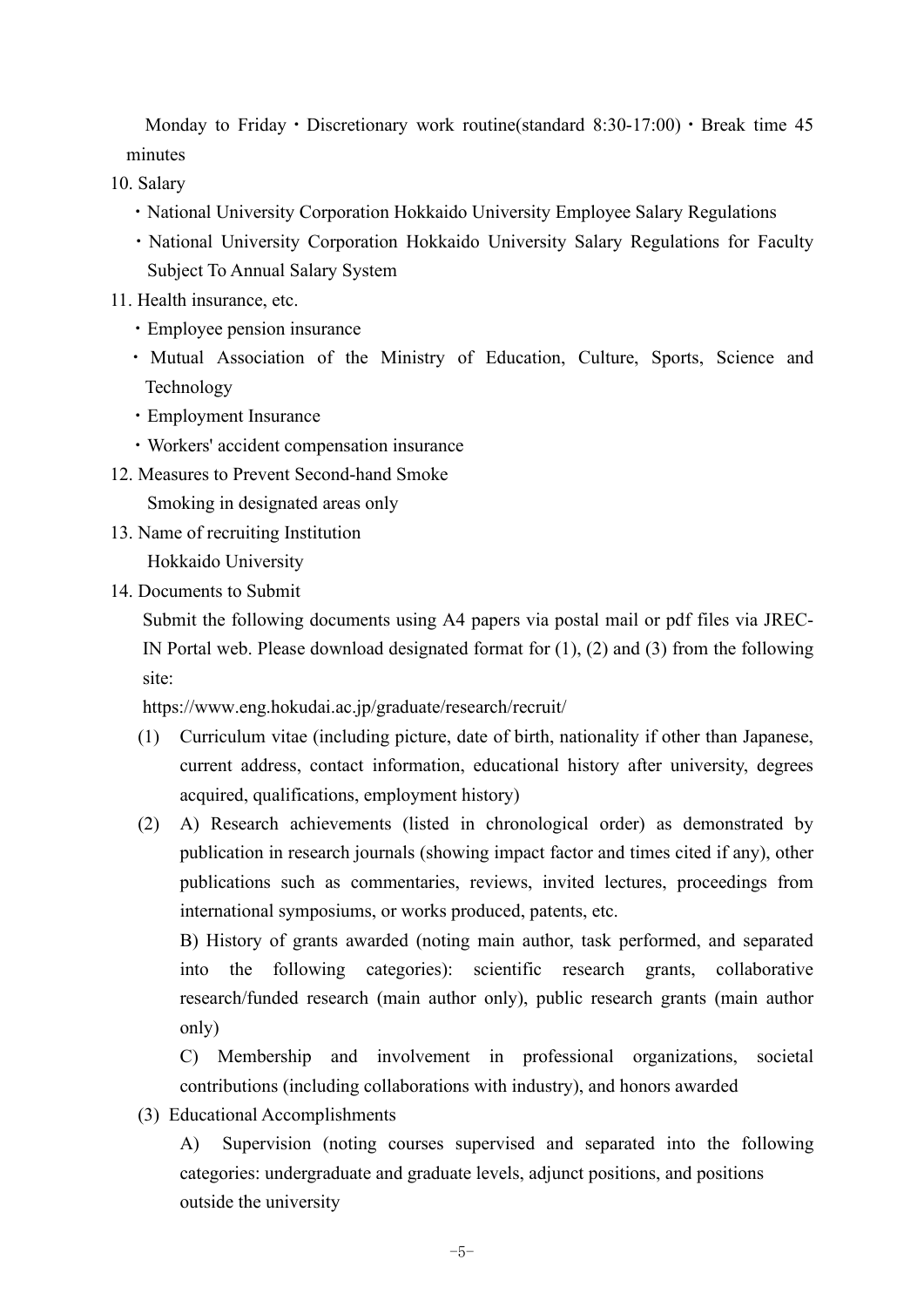B) Improvement of Education: textbook authorship/translations, books/papers on improvement of education, grants/awards received concerning education

C) Miscellaneous: history of participation and activity in educational committees with notable events mentioned

- (4) Three journal publications within the last five years accompanied by copies of each journal publication
- (5) Research plan (3-4 pages of A4-sized paper sheets including figures and tables)
- (6) Education plan (approximately 500 words)
- (7) Contact information of two references (name, institution, phone number, e-mail address)
- 15. Deadline for Application

August 13th, 2021

16. Submission Method

Please submit by one of the following two methods.

The submitted document will not be returned to the applicant. Applications will not be used for purposes other than this job posting.

- (1) Applications should be sent via registered mail to the postal address indicated below. Please indicate "Position for Division of Sustainable Resources Engineering, No. 2021-5" in red ink on the envelope.
- (2) Submit online from the JREC-IN portal (https://jrecin.jst.go.jp/seek/SeekTop).

\*The submitted document will not be returned to the applicant. Applications will not be used for purposes other than this job posting.

- 17. Other
	- (1) Please note that an interview may be conducted if necessary. In the event that an interview is required, the applicant is responsible for any travel expenditures.
	- (2) At Hokkaido University, we are actively promoting both education and research activities while relying on diverse human resources and gender-equality. Therefore, we explicitly invite foreigner or women qualified in the field of Environmental Engineering to apply. We are also actively supporting a satisfying work-life-balance and are thus creating ideal environments for people to reach their full potentials.

## 18. Contact Addresses

- (1) Postal address for document submission Personnel Office, Faculty of Engineering, Hokkaido University Kita 13, Nishi 8, Kita-ku, Sapporo, Japan 060-8628 phone: +81 11 706 6156, 6117, 6118
- (2) Inquiries

Prof. Masato Ohnuma, Division Head Division of Quantum Science and Engineering, Hokkaido University